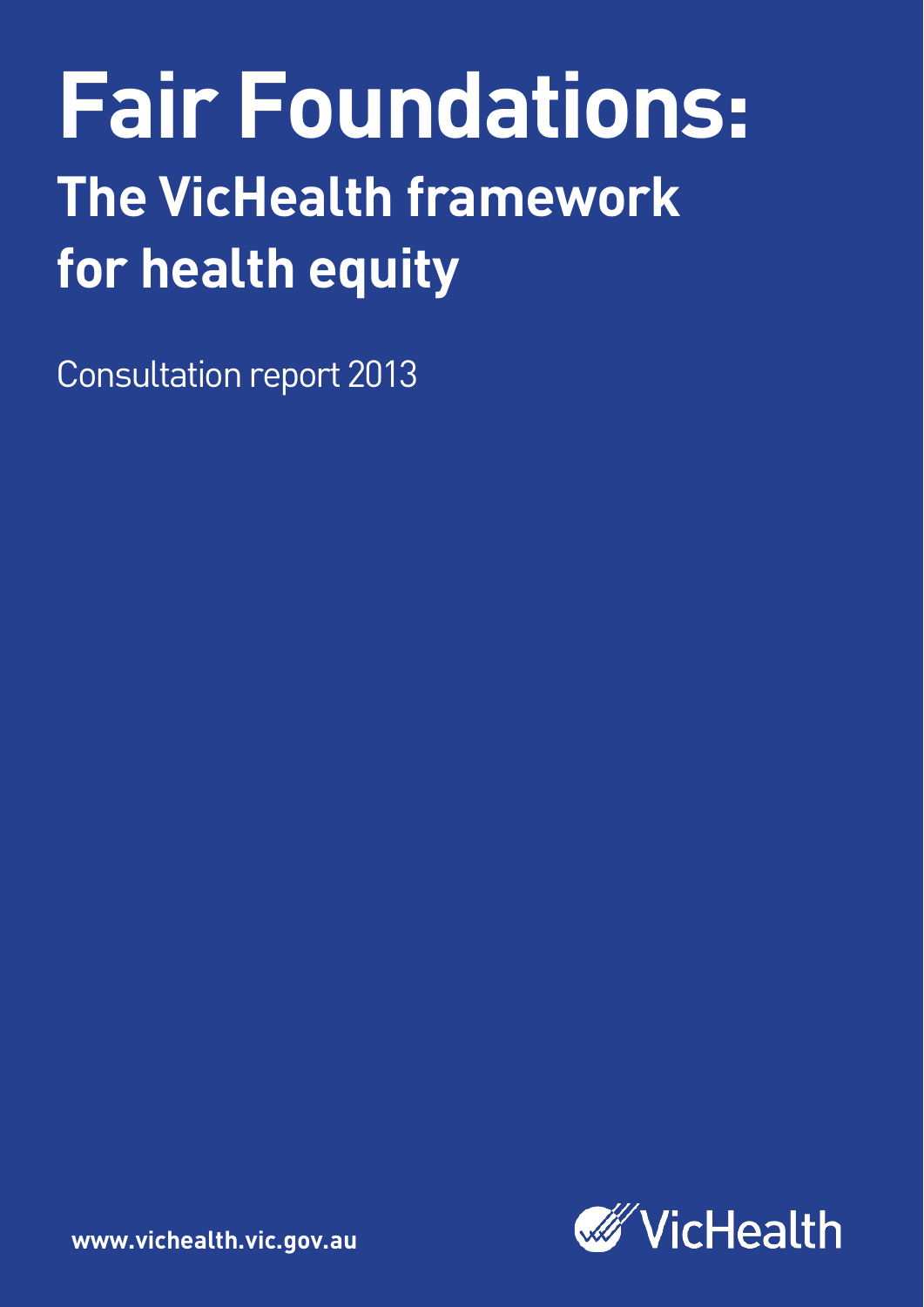© Victorian Health Promotion Foundation 2013

October 2013 Publication number: P-119-HI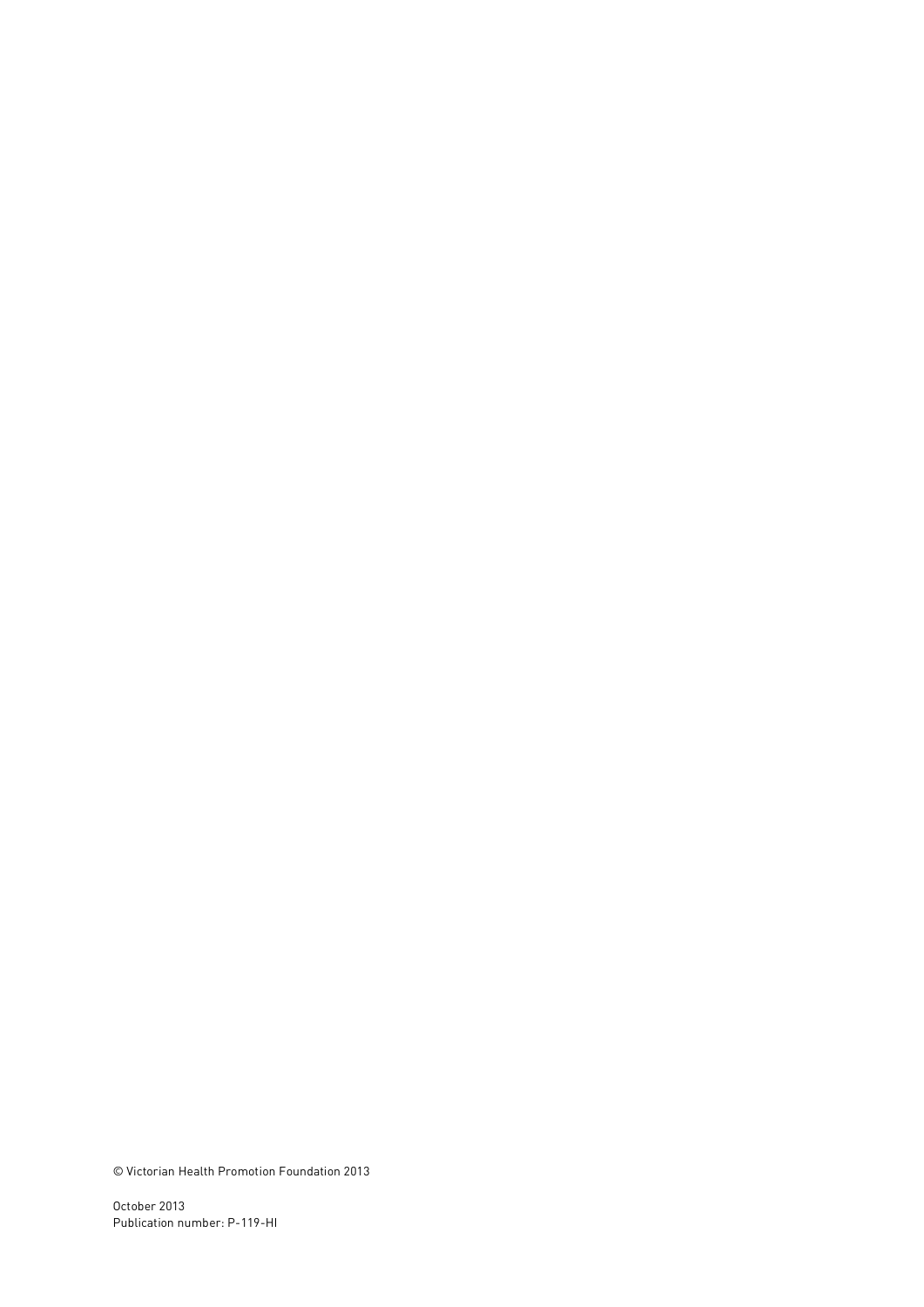### *Fair Foundations: the VicHealth framework for health equity*

#### **Summary of June 2013 consultation series**

VicHealth is committed to promoting the health and wellbeing of all Victorians. To ensure an equitable approach, we adapted and applied the work of the World Health Organization Commission on the Social Determinants of Health to the Australian context, and produced an action oriented framework to guide health promotion. 'Fair Foundations: the VicHealth framework for health equity' outlines and describes the social determinants of health inequities and provides practical entry points for action.

Fair Foundations (see Appendix) was released in draft form in June 2013 after a series of consultation workshops held across Victoria. This document provides an overview of the consultation series and summarises feedback provided to VicHealth, much of which has shaped further development of the framework, due to be released in late October.

#### **The consultation series**

We held consultation workshops to share the draft framework with policy makers and practitioners from the health promotion sector, and to gather feedback about its practicality and potential to add value to health promotion action focused on reducing health inequities.

More specifically, we wanted the consultation series to help us:

- introduce and promote the new framework as a tool to guide health promotion practice
- assess the value of the framework in exploring and addressing different health issues
- gather feedback on the framework's usefulness and potential to add value to health promotion practice
- assess broader support needs of the health promotion sector in relation to equity-focused action.

Between 17 and 26 June 2013, 220 participants attended six workshops in Melbourne (2), Traralgon, Benalla, Swan Hill and Ararat. Participants represented a range of sectors and organisations including state and local government, primary care partnerships, Medicare Locals, community and women's health services, regional sports assemblies, non-government organisations and universities.

All consultation workshops were facilitated by Sharon Friel, Professor of Health Equity at the National Centre for Epidemiology and Public Health (The Australian National University). Sharon was also an expert advisor to VicHealth throughout the development of Fair Foundations. Sharon's presentation at the workshops, sharing her experience working as the Head of the Scientific Secretariat for the Commission on Social Determinants of Health, was consistently identified by participants as a highlight.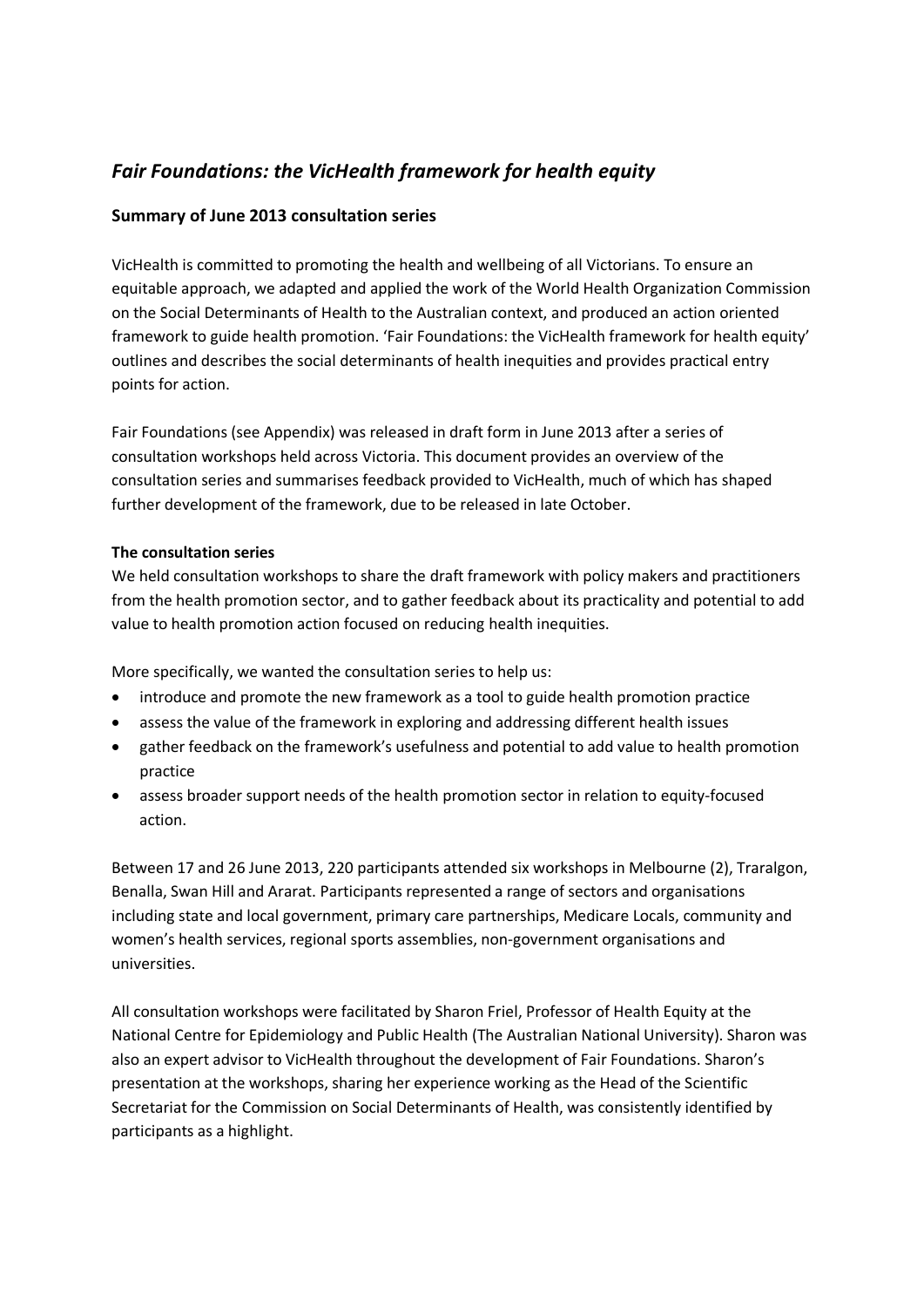Participants were generally very engaged throughout the workshops and provided VicHealth with clear and consistent feedback regarding the draft framework. They also reflected on the role and value of VicHealth in the health promotion sector more broadly, identifying the organisation's key contributions as including:

- setting the agenda for the 'next thing in health promotion'
- translating knowledge through existing frameworks, evidence-based resources and short courses
- developing a respected approach to prevention for 'hard issues' such as violence against women and race-based discrimination
- providing an alternative to individually focused health promotion
- advocating for a great focus on prevention and health promotion within the health sector
- having expertise in relation to a range of health promotion priorities/issues.

Importantly, participants identified the consultation workshops as an important opportunity to connect with VicHealth's work, and they expressed an interest in attending similar events more regularly.

#### **What participants said about Fair Foundations**

General feedback about the draft framework was very positive, with the vast majority of workshop participants suggesting that it would add value to health promotion action within a range of organisations and settings/sectors. As the workshop series progressed, themes quickly emerged in the feedback provided, identifying where further clarification and development would be necessary to maximise the effectiveness of the framework. The twelve major themes can be summarised as:

#### *1. Audience*

Many workshop participants suggested that further clarity is needed about the framework's intended audience. Discussions relating to audience identified two options, each with pros and cons. The first was that the framework is designed to appeal to a wide-ranging audience, so that stakeholders from outside the health promotion sector can easily pick it up and understand it. Alternatively, the framework is primarily developed for people with some understanding of health promotion for use with partners from other sectors.

#### *2. Purpose*

Linked to discussion regarding audience was the suggestion that the purpose of the framework – either conceptual/theoretical or action-focused – also required further clarification.

#### *3. Language*

Participants spent significant time discussing the need for strengths-based or positive language, rather than a primary focus on inequity throughout the layers of the framework. All workshops also discussed the need for language to be relevant to the framework's primary audience and as simple and jargon-free as possible.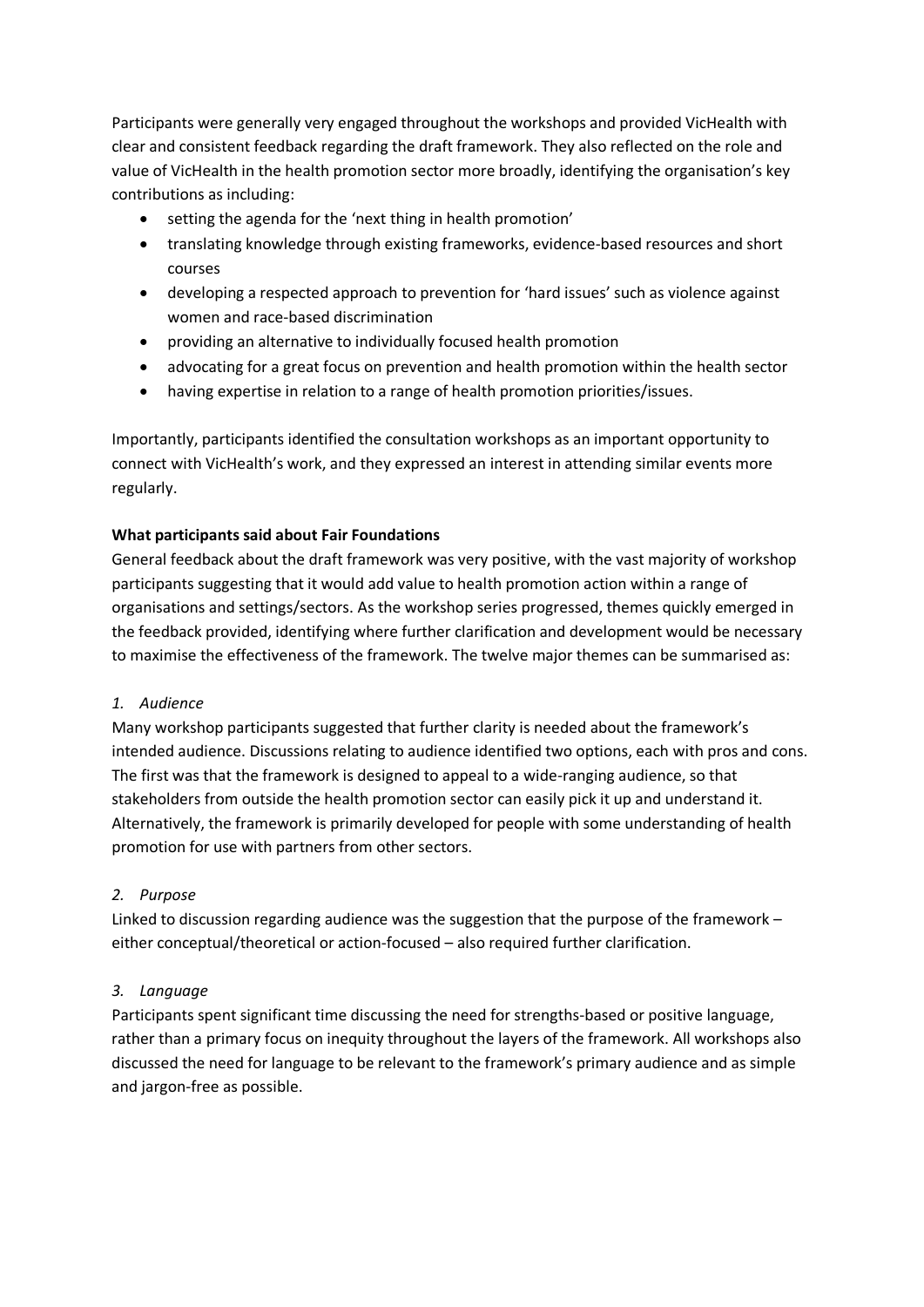#### *4. Graphic design*

The overwhelming majority of workshop participants liked the 'look' of the framework and thought that the use of imagery and graphic design was eye-catching and effective. They made suggestions for minor changes to increase the accessibility and practicality of the framework and to more clearly represent the relationship between layers of the framework.

#### *5. Arrows/linearity*

Numerous participants suggested various ways to use directional arrows within the framework to more clearly demonstrate the complex relationship between layers. They interpreted the arrows used in the layers in a variety of ways, indicating that greater clarity is required. Many participants suggested that additional arrows could be used to better emphasise the multiple entry points for action.

#### *6. Examples in socioeconomic and political context*

Workshop participants understood the socioeconomic and political context as the base layer of the framework, but they suggested adding examples of local level actions to strengthen the utility of the framework for particular sectors (including local government). Some participants also questioned the visibility of social norms and values in this layer, given that these terms were not used in the heading.

#### *7. Social positioning layer*

The social positioning layer was the most problematic aspect of the framework in each of the six consultation workshops. Confusion regarding this layer stemmed from its representation and prominence in the framework graphic (as a significant layer) when it is not an entry point for action, perceived interchangeability between social positioning and priority population groups, and the need for clearer advice regarding both how to influence social positioning and how social position relates to other layers of the framework (i.e. how to address the needs of population groups 'assigned' a social position and subsequently having relatively limited access to key social and economic determinants of health).

#### *8. Daily living conditions*

The daily living conditions layer contains many of the social and economic determinants of health and as such provides significant opportunity for action, particularly by non-health sector partners. Given its significance, many workshop participants suggested that this layer requires further attention to ensure that the determinants contained within it are more immediately obvious. Other common feedback was that health care naturally fits within this layer rather than on its own.

#### *9. Place and rurality*

Linked to the discussion of daily living conditions was the observation from a number of participants that the role of place in health and health equity was not visible in the framework. Some participants said that rurality needed additional visibility within the framework itself and in the image at the top of the framework.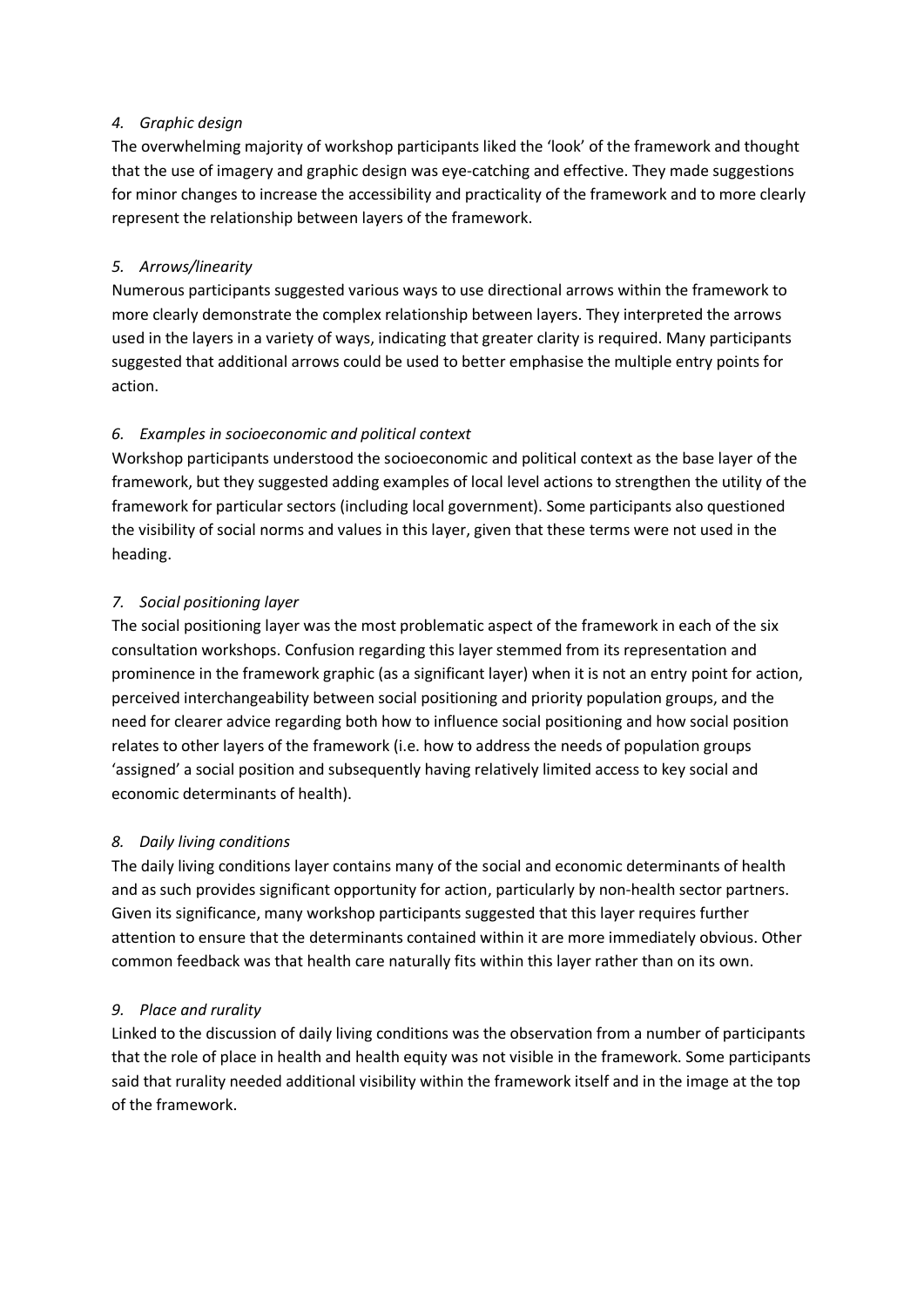#### *10. Addressing inequity*

While using the framework to explore a range of health issues in the consultation workshops, a number of participants suggested that each layer may require prompts to ensure a focus on health equity, and not just the social determinants of health. How then to evaluate the impact of health promotion action informed by the framework on health equity was also a key concern of workshop participants.

#### *11. Links to other frameworks*

The need for the framework to link with other conceptual and reporting frameworks regularly used within health promotion (including other VicHealth frameworks) was commonly expressed by workshop participants. A wide range of frameworks were identified as relevant to Fair Foundations*.*

#### *12. Supporting documents, tools and training*

Participants were asked to consider the types of supporting documentation, tools or training that would be useful accompaniments to the framework and facilitate its use by a range of stakeholders. There was general agreement that some form of support would be required for application of the framework. Suggestions included components of the existing capacity building program at VicHealth (such as short courses and evidence-based resources), as well as new ways of engaging existing networks of health promotion stakeholders and other non-health partners.

#### **Addressing consultation feedback**

This high level summary of the key themes identified in consultation feedback highlights how thoroughly participants considered application of the framework to health promotion practice. Such intelligence is invaluable.

Since the conclusion of consultation workshops, we have undertaken significant work to strengthen and refine the framework based on the feedback summarised above. However, it may not have been possible to address all suggestions we received. In addition to this, the framework has been reviewed to ensure alignment with the new VicHealth Action Agenda for Health Promotion, which was released in July 2013.

Fair Foundations is scheduled for release in late October 2013. A series of supporting documents will be published periodically from late 2013 to mid 2014, and the development of other supporting resources is currently being planned. If you would like to stay informed of developments with the framework and the availability of related resources, please email Kerryn O'Rourke at [korourke@vichealth.vic.gov.au](mailto:korourke@vichealth.vic.gov.au) to join the mailing list.

#### *Thank you!*

*The Health Equity team at VicHealth would like to thank the 220 participants who attended the Fair Foundations consultation workshops. We appreciate your energy, enthusiasm and constructive feedback, which have helped us to develop an even better framework. We are very much looking forward to continuing to work with you as the framework is released and put to work over the coming months.*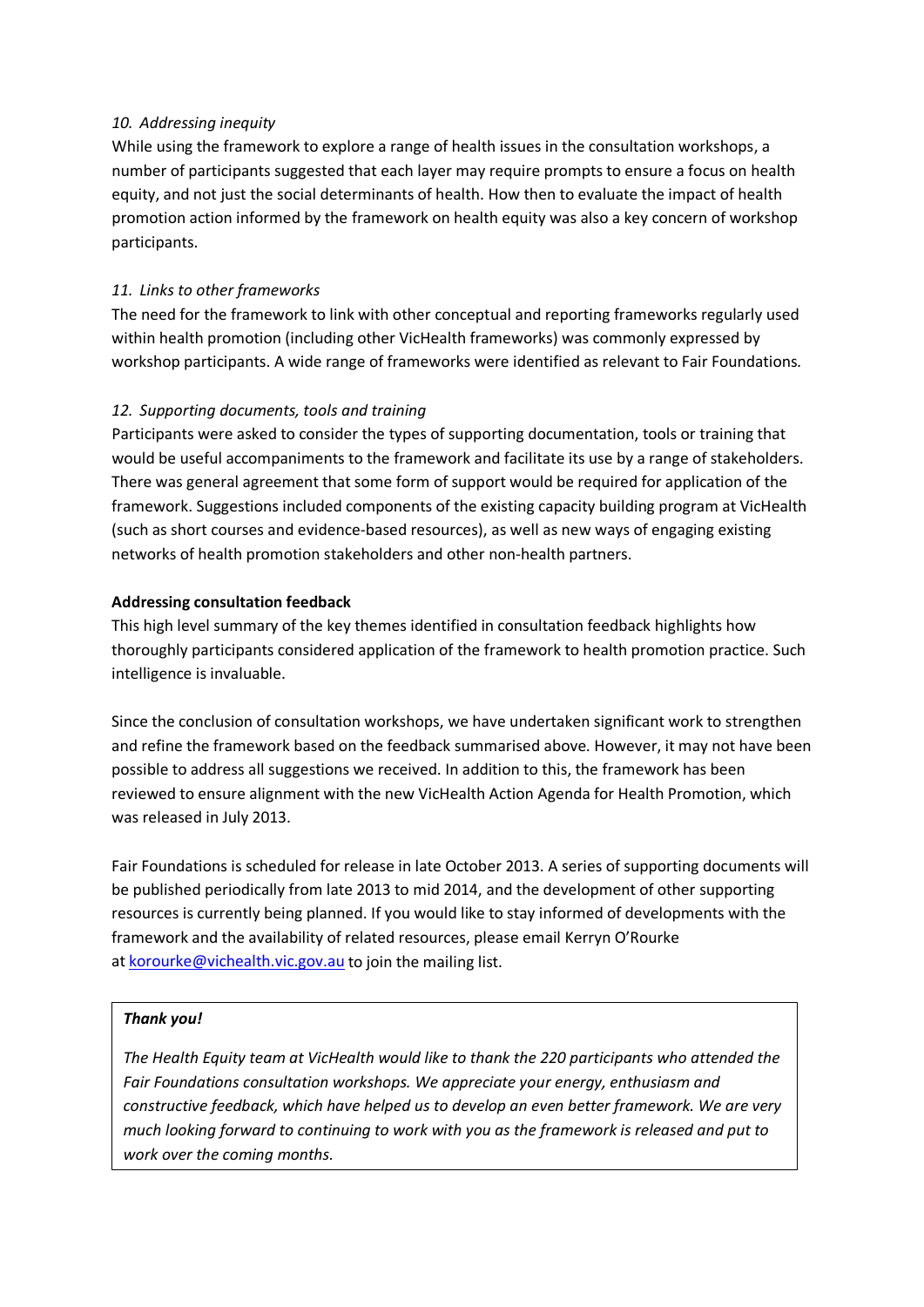**Appendix:** *Fair Foundations: the VicHealth framework for health equity* **(draft version for consultation purposes)**

## The social determinants of health inequities: the layers of influence





Please note that this is a draft for consultation. Do not distribute.